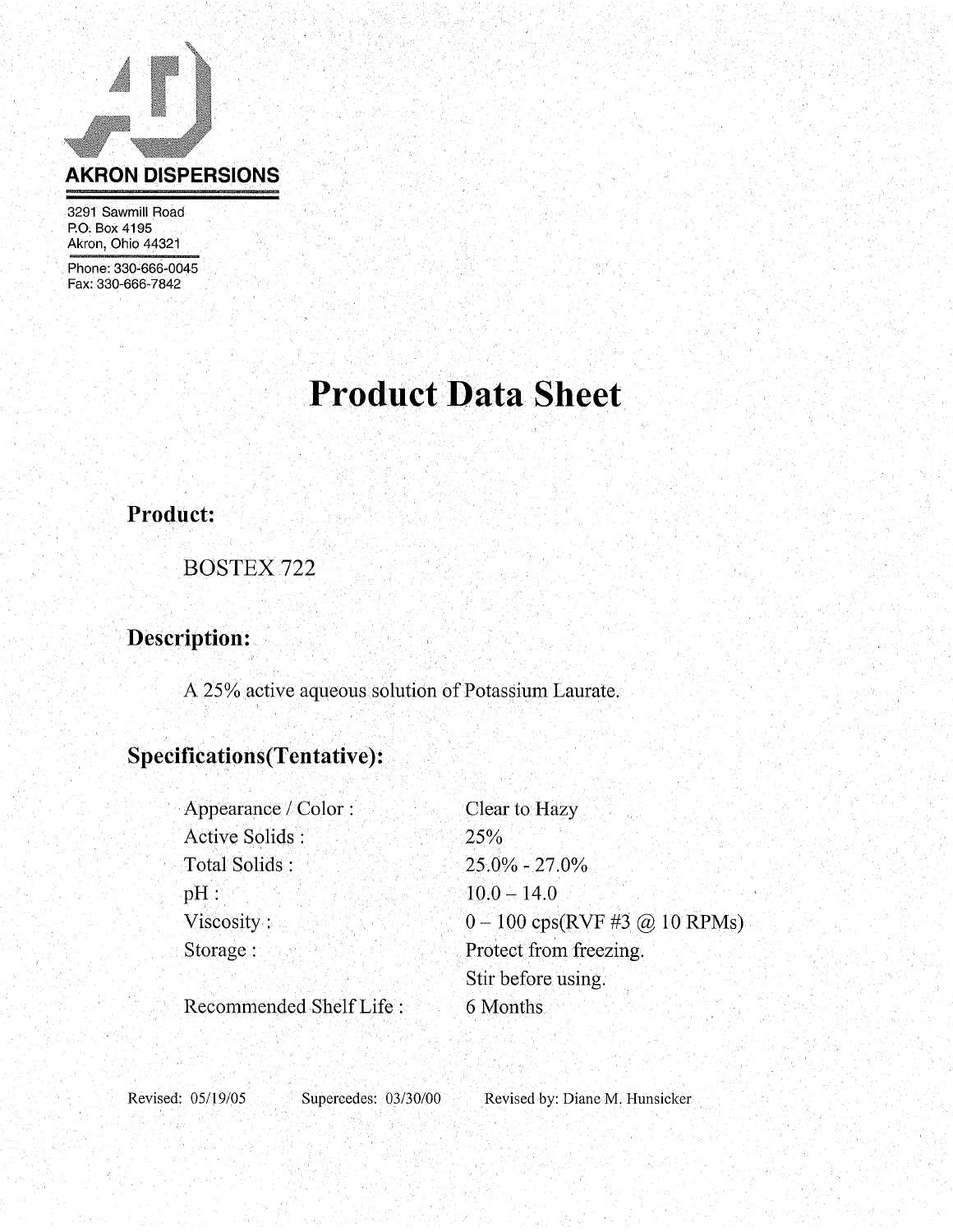

## *AKRON DISPERSIONS, INC.*

## *MATERIAL SAFETY DATA SHEET*

Page 1 of 3

#### **SECTION 1 PRODUCT IDENTIFICATION & EMERGENCY INFORMATION**

PRODUCT NAME: **Bostex 722 (Potassium Laurate Solution)**  CHEMICAL NAME: Aqueous Mixture of Lauric Acid(CAS# 143-07-7), Potassium Hydroxide(CAS# 1310-58-3) MANUFACTURER: Akron Dispersions, Inc. 3291 Sawmill Road P.O. Box 4195 Akron, Ohio 44321 TELEPHONE NUMBER: (330)666-0045 EMERGENCY TELEPHONE NUMBER: (330)666-0045 FAX: (330)666-7842

#### **SECTION 2 HAZARDOUS INGREDIENT INFORMATION**

Potassium Hydroxide(CAS# 1310-58-3): 6.6*%* 

#### **SECTION 3 HAZARDS IDENTIFICATION**

Health Hazards(Acute and Chronic): May cause irritation to skin and eyes. Alkaline Solution. HMIS: Health-2 Flammability-0 Reactivity-0 Personal Protection-C

#### **SECTION 4 FIRST AID MEASURES**

Eye Contact: Flush with large amounts of water for at least 15 minutes. Consult a physician if irritation persists.

Skin Contact: Wash affected area with soap and water. Consult a physician if irritation persists. Inhalation: Remove to fresh air. If breathing is difficult, seek medical attention. Ingestion: Seek immediate medical advice.

#### **SECTION 5 FIRE & EXPLOSION HAZARD**

Flashpoint: N/D Flammable Limits: N/D General Hazard: Wear MSHA-NIOSH approved Self-Contained Breathing Apparatus Extinguishing Media: CO<sub>2</sub>, Dry Chemical, Waterspray, Foam Decomposition Products Under Fire Conditions: Oxides of Carbon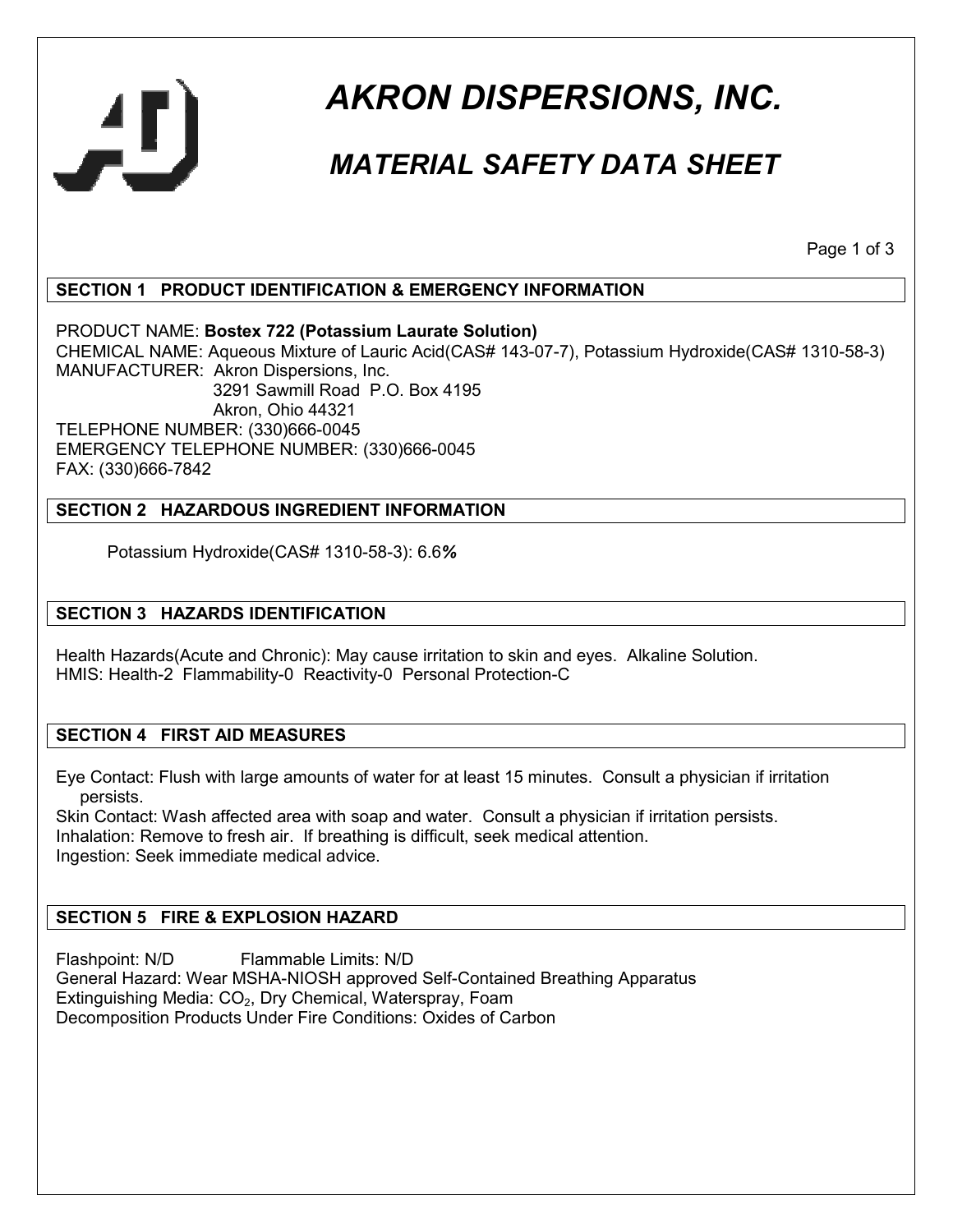#### **SECTION 6 ACCIDENTAL RELEASE MEASURES**

Steps To Be Taken In Case Material Is Released Or Spilled: Absorb with inert material. Sweep, vacuum, or shovel into appropriate container.

#### **SECTION 7 HANDLING AND STORAGE**

Storage: Store in a cool, dry area. Storage Temperature: Above 32°F

#### **SECTION 8 EXPOSURE CONTROLS AND PERSONAL PROTECTION**

OSHA Regulation 29CFR1910.1000 requires the following PEL Limits: N/D The ACGIH recommends the following Occupational Exposure Limit: N/D Personal Protection: Gloves, Goggles, and Apron recommended Ventilation: Local Exhaust

#### **SECTION 9 TYPICAL PHYSICAL & CHEMICAL PROPERTIES**

Product Appearance: Clear-Slightly Cloudy Liquid

Boiling Point(°F): 212 Freezing Point(°F): 32 Vapor Density: N/A % Volatile by Volume: 80% Solubility in Water: Miscible Evaporation Rate: N/A pH: Approx. 11-14

Vapor Pressure(@150°C): N/A Specific Gravity(Approx.): N/D

#### **SECTION 10 STABILITY AND REACTIVITY DATA**

Stability: Stable Conditions To Avoid Instability: None Known Materials And Conditions To Avoid Incompatibility: Strong Oxidizing Agents Hazardous Decomposition Products: Oxides of Carbon Hazardous Polymerization: Will Not Occur Conditions To Avoid Hazardous Polymerization: None Known

#### **SECTION 11 TOXICOLOGICAL INFORMATION**

Carcinogenicity(NTP/IARC/OSHA): None.